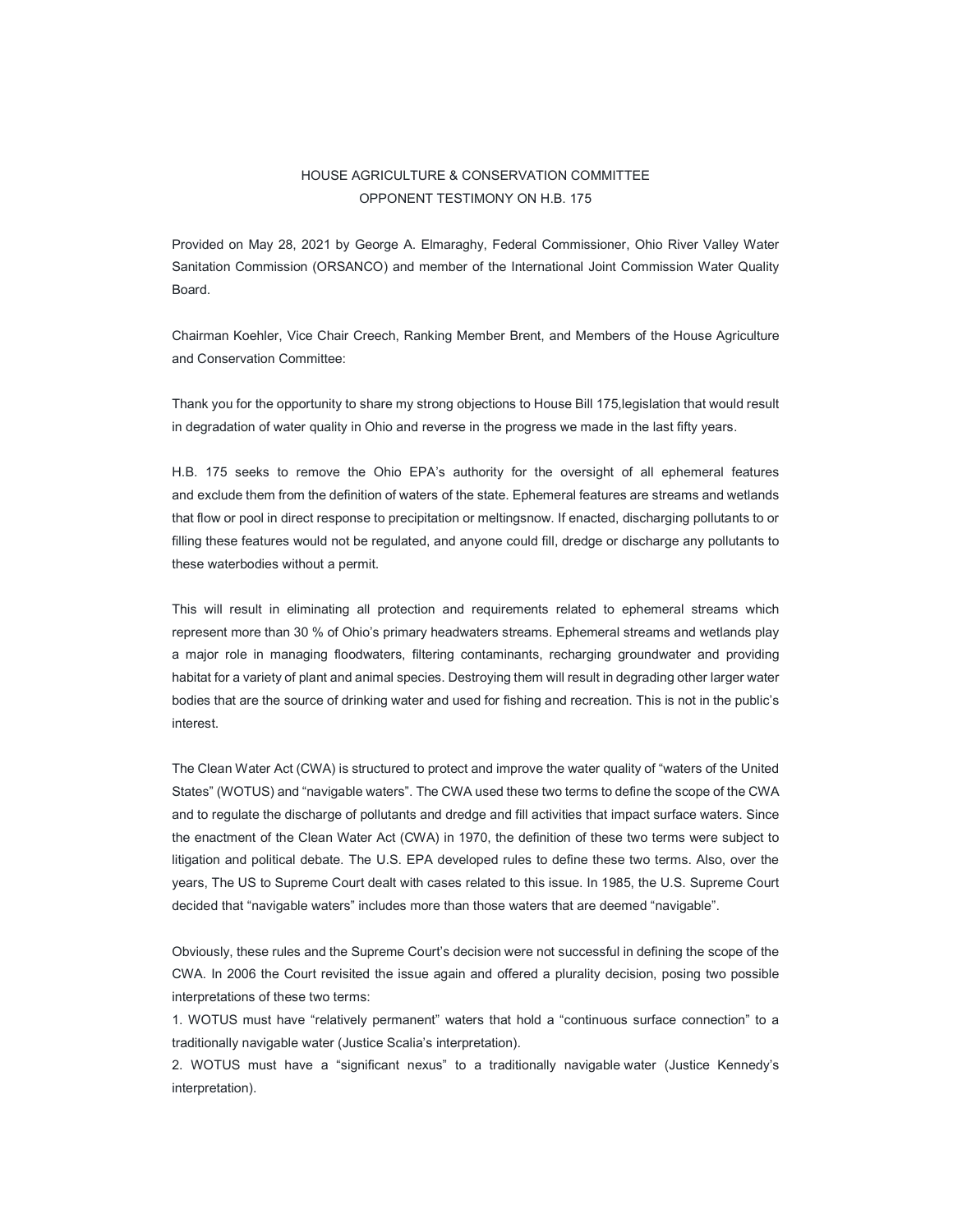In 2015 the USEPA revised its WOTUS rules to adopt an approach that requires evaluating water bodies on a case-by-case basis under the "significant nexus" test. In 2017, President Trump signed an executive order directing USEPA to rescind the 2015 rule and develop a new rules based on Justice Scalia's interpretation. These new rules, which became effective last June, excluded ephemeral features from the scope of the CWA protection with the expectation that these waters will be protected by states. After finalizing these federal rules, Ohio EPA made appropriate changes in its procedures to establish a permitting mechanisms to regulate impacts that may degrade ephemeral features. Also, about twelve years ago, after a decision by the US Supreme Court that eliminated isolated wetlands from the definition of WOTUS, Ohio and other states changed their laws and regulations to establish state permitting mechanisms to regulate discharges to isolated wetlands. Federal requirements are minimum requirements and it is expected that states would adopt more stringent requirements to protect waters that not defined as WOTUS, but these waters are important to protect water quality and the environment.

Currently, the Biden's Administration is reviewing all rules that were enacted by the previous administration. It would unwise and short sighted to enact H.B. 175 without waiting for a decision from the Biden's Administration on this issue.

Enacting H.B. 175 will result in reversing the progress we made in the last fifty years to clean Ohio's streams and lakes to make them safe to be used for drinking water, fishing and swimming. I appeal to Ohio House Representatives and other interested parties to stop this misguided effort.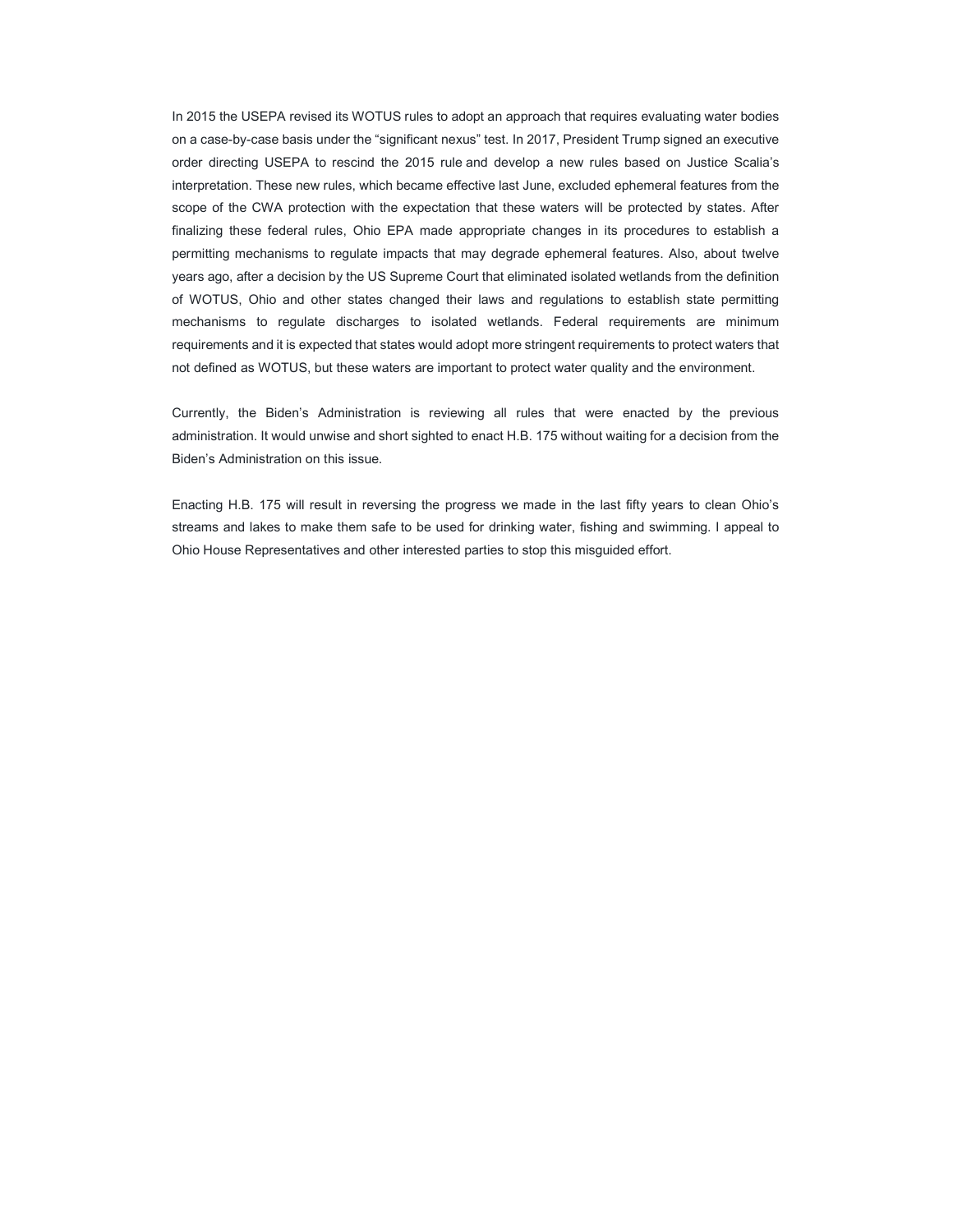## Vital clean-water protections are under legislative threat in Ohio: George A. Elmaraghy

Posted Jun 06, 2021 - Plain Dealer.

## By Guest Columnist, cleveland.com

COLUMBUS, Ohio -- In early March, House Bill 175 was introduced by state Rep. Brett Hudson Hillyer of Ulrichsville, south of Canton. HB 175 seeks to remove the Ohio Environmental Protection Agency's authority for the oversight of all "ephemeral features" and exclude them from the definition of waters of the state.

Ephemeral features are streams and wetlands that flow or pool in direct response to precipitation or melting of snow. If HB 175 is enacted, discharging pollutants to or filling these features would not be regulated, and anyone could fill, dredge or discharge any pollutants to these bodies of water without a permit.

This would result in eliminating all protection and requirements related to ephemeral streams, which, according to Ohio EPA testimony on the bill, represent more than 30% of Ohio's primary headwater streams, that is, the small creeks, brooks, springs and ravines that are the origin of most rivers.

Ephemeral streams and wetlands play a major role in managing floodwaters, filtering contaminants, recharging groundwater and providing habitat for a variety of plant and animal species. Destroying them will result in degrading other larger water bodies that are the source of drinking water in Ohio and used for fishing and recreation.

The Clean Water Act is structured to protect and improve the water quality of "waters of the United States" (WOTUS) and "navigable waters." The act used these two terms to define its scope and to regulate the discharge of pollutants and dredge and fill activities that impact surface waters.

Since enactment of the Clean Water Act (CWA) in 1970, the definition of these two terms has been subject to litigation and political debate. The U.S. Environmental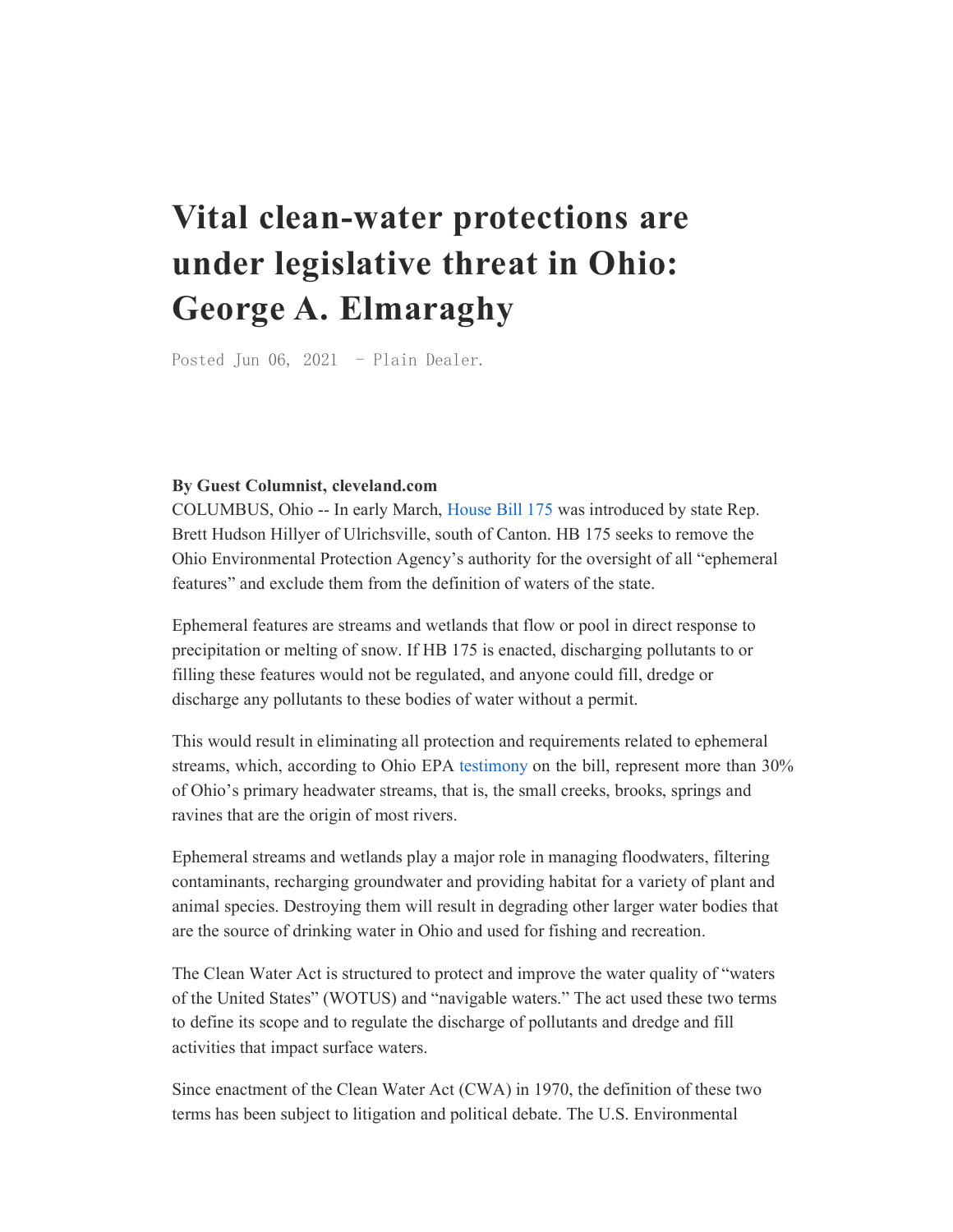Protection Agency developed rules to define these two terms. Also, over the years, the U.S. Supreme Court dealt with cases related to this issue. In 1985, the high court decided that the term "navigable waters" includes more than those waters that are deemed "navigable."

George A. Elmaraghy, a former Ohio EPA official, worries about a legislative attempt to remove rain- and snow-fed "ephemeral" streams and ponds from regulatory oversight in Ohio.

Obviously, the EPA rules and the Supreme Court's decision were not successful in defining the scope of the CWA.

In 2006, the Supreme Court revisited the issue and offered a plurality decision, posing two possible interpretations:

1. WOTUS must have "relatively permanent" waters that hold a "continuous surface connection" to a traditionally navigable waters (Justice Antonin Scalia's interpretation).

2. WOTUS must have a "significant nexus" to a traditionally navigable waters (Justice Anthony Kennedy's interpretation).

In 2015, the U.S. EPA and the US Corps of Engineers revised the rules to adopt an approach that requires evaluating water bodies on a case-by-case basis under the "significant nexus" test.

In 2017, President Donald Trump signed an executive orderdirecting U.S. EPA and the Army Corps to revise the 2015 rule and to consider whether to develop new rules based on Justice Scalia's interpretation.

These new rules, which became effective last June, excluded ephemeral features from the scope of CWA protection, with the expectation that these waters will be protected by states.

After the federal rules were finalized, Ohio EPA made appropriate changes in its procedures to establish a permitting mechanism to regulate impacts that may degrade ephemeral features.

Currently, the Biden administration is reviewing all rules that were enacted by the previous administration. It is expected that the 2015 WOTUS rules will be reinstated.

Enacting HB 175 in Ohio would result in reversing the progress we have made in the last 50 years to clean Ohio's streams and lakes, to make them safe to be used for